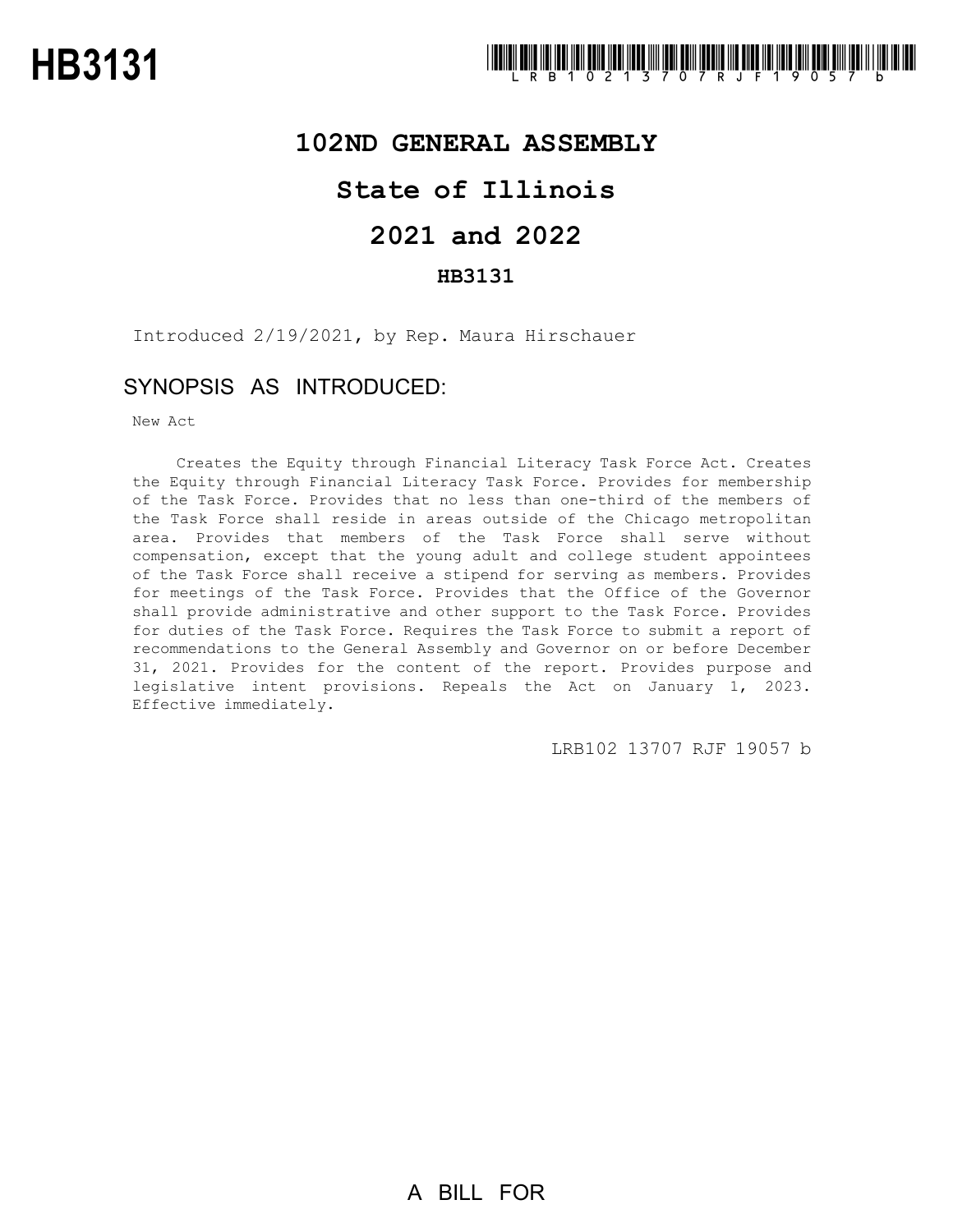1

AN ACT concerning State government.

#### **Be it enacted by the People of the State of Illinois, represented in the General Assembly:** 2 3

Section 1. Short title. This Act may be cited as the Equity through Financial Literacy Task Force Act. 4 5

Section 5. Purpose; legislative intent. 6

(1) Purpose. The purpose of the Equity through Financial Literacy Task Force is to develop recommendations for increasing the availability and uptake of financial education in our State's academic institutions. The Task Force's recommendations shall focus on efforts that will reduce economic disparities among socioeconomic groups that are caused by disparate access to financial education. 7 8 9 10 11 12 13 14

(2) Legislative intent. It is the intent of the General Assembly through enactment of this Act that all young adults who graduate from a public secondary or postsecondary school in this State should be able to: (i) demonstrate competence in managing their finances; (ii) identify and avoid fraud, predatory financial practices, and identity theft; (iii) navigate the terminology associated with on-boarding documents, including, but not limited to, tax documents, life insurance policies, health 15 16 17 18 19 20 21 22 23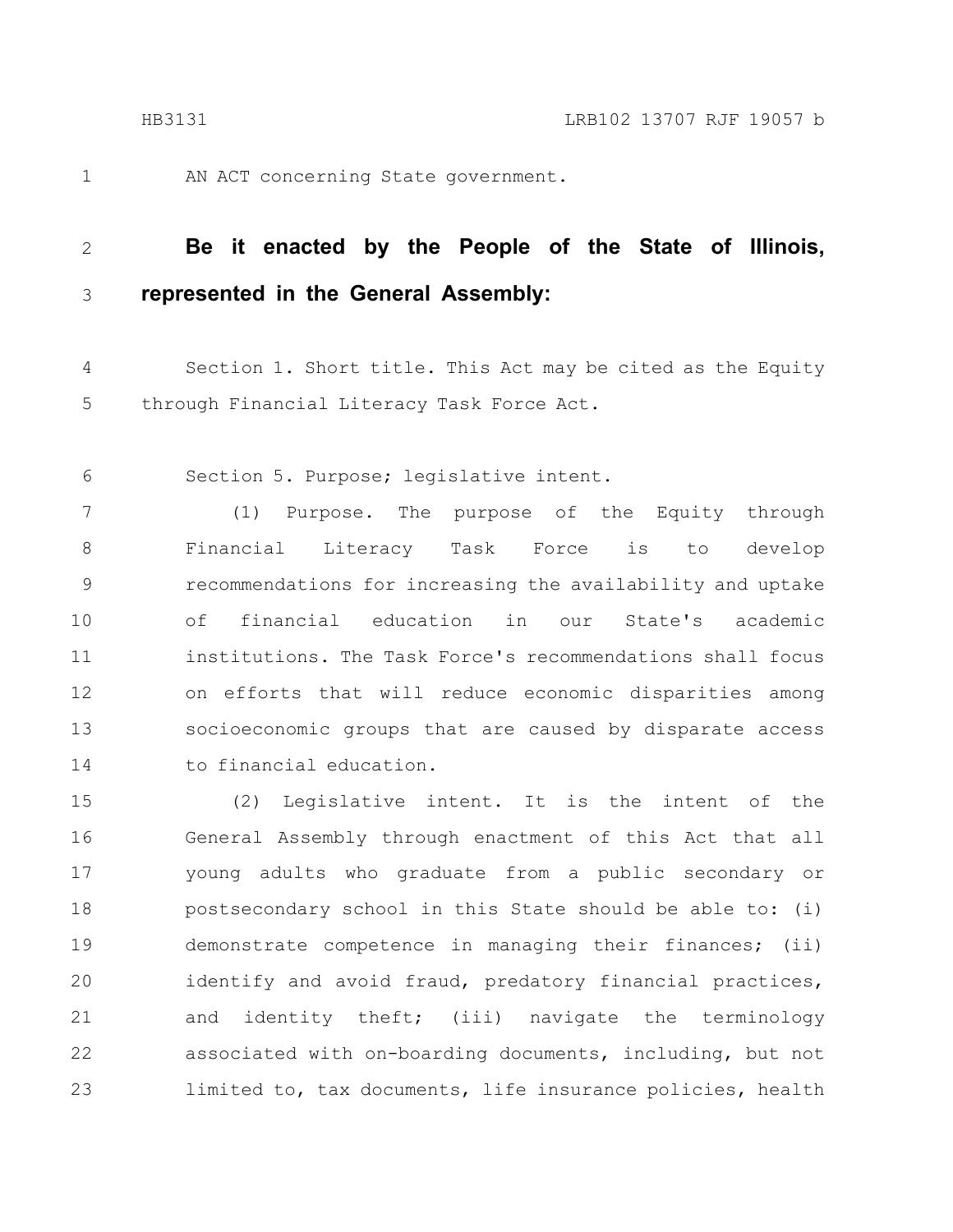insurance plans, and retirement plan options; (iv) understand the lending process and the importance of strong credit; (v) understand the basics of investing in the stock market; and (vi) display an awareness of the cost and benefits of credit and compounding interest. 1 2 3 4 5

Section 10. Equity through Financial Literacy Task Force. 6

(a) There is hereby established the Equity through Financial Literacy Task Force. 7 8

(b) The Task Force shall consist of the following members:

(1) one first-generation college student appointed by the Governor; 10 11

(2) one graduating high school student appointed by the Governor; 12 13

(3) one employed young adult (age 18-34 years old) appointed by the Governor; 14 15

(4) one representative from a bank or credit union appointed by the Governor; 16 17

(5) one representative from a nonprofit community organization that serves young adults appointed by the Governor; 18 19 20

(6) one representative from a financial education nonprofit community organization appointed jointly by the Speaker of the House of Representatives and the President of the Senate; 21 22 23 24

25

9

(7) one accountant appointed jointly by the Speaker of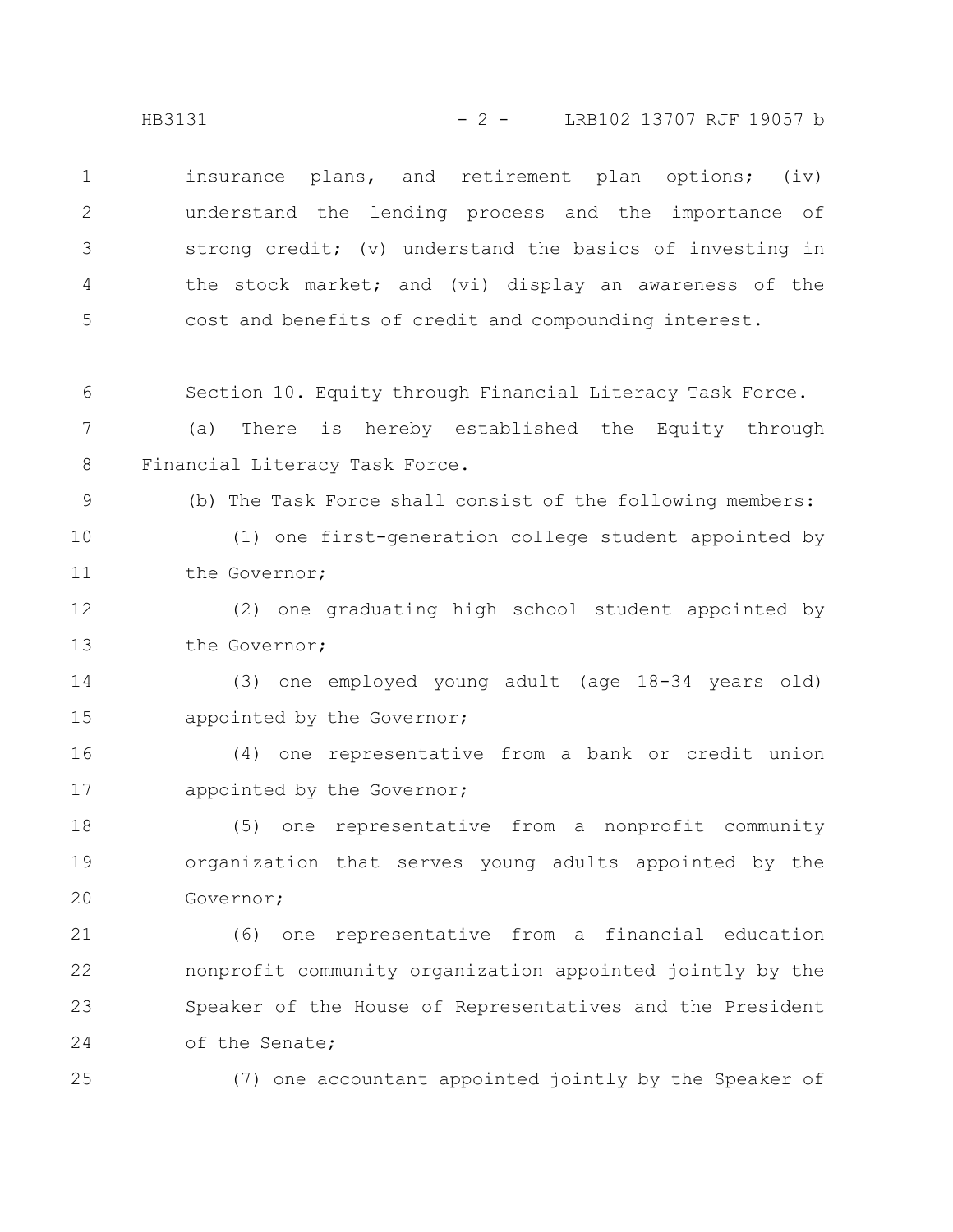the House of Representatives and the President of the Senate; 1 2

(8) one professor or staff member that teaches financial capacity at an Illinois public institution of higher education appointed jointly by the Speaker of the House of Representatives and the President of the Senate; 3 4 5 6

(9) one professor or staff member that teaches financial capacity at an Illinois public high school appointed jointly by the Speaker of the House of Representatives and the President of the Senate; 7 8 9 10

(10) one representative from the Society for Human Resource Management nominated by the Society for Human Resource Management and appointed by the Governor; 11 12 13

(11) one representative from the Illinois School Counselors Association nominated by the President of the Illinois School Counselors Association and appointed by the Governor; 14 15 16 17

(12) one representative from the Illinois School Assistance Commission appointed by the Executive Director of the Commission; 18 19 20

(13) one representative from the Illinois Community College Board appointed by the Executive Director of the Board; 21 22 23

(14) one representative from the Illinois Board of Higher Education appointed by the Executive Director of the Board; and 24 25 26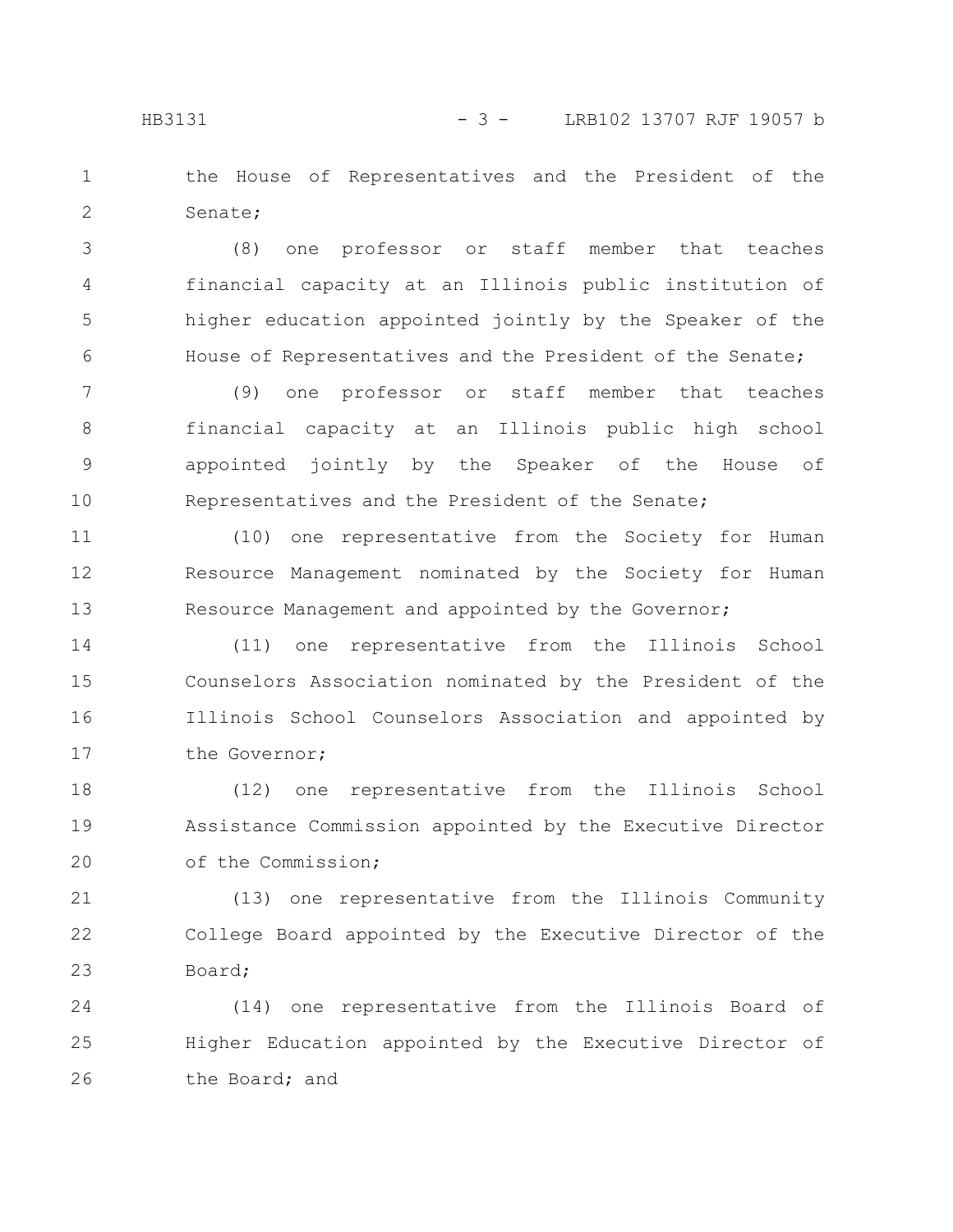HB3131 - 4 - LRB102 13707 RJF 19057 b

(15) one representative from the Office of the State Treasurer appointed by the State Treasurer. 1 2

3

(c) The Speaker of the House of Representatives and the President of the Senate shall each choose one of their joint appointees to serve as co-chairpersons of the Task Force. 4 5

(d) No less than one-third of the members of the Task Force shall reside in areas outside of the Chicago metropolitan area. 6 7 8

(e) Members of the Task Force shall serve without compensation, except that the young adult and college student appointees of the Task Force shall receive a stipend for serving as members. 9 10 11 12

(f) The Task Force shall hold its first meeting within 60 after the effective date of this Act, and shall meet at least 4 times during the duration of the Task Force. 13 14 15

(g) The Office of the Governor shall provide administrative and other support to the Task Force. 16 17

Section 15. Duties; report. 18

(a) The primary duty of the Task Force shall be to study and identify best practices for increasing the financial capacity of Illinois young adults, and any other related matters. 19 20 21 22

(b) Based upon its findings, the Task Force shall submit a report of recommendations to the General Assembly and Governor that outlines the policies, curriculum, and funding needed to 23 24 25